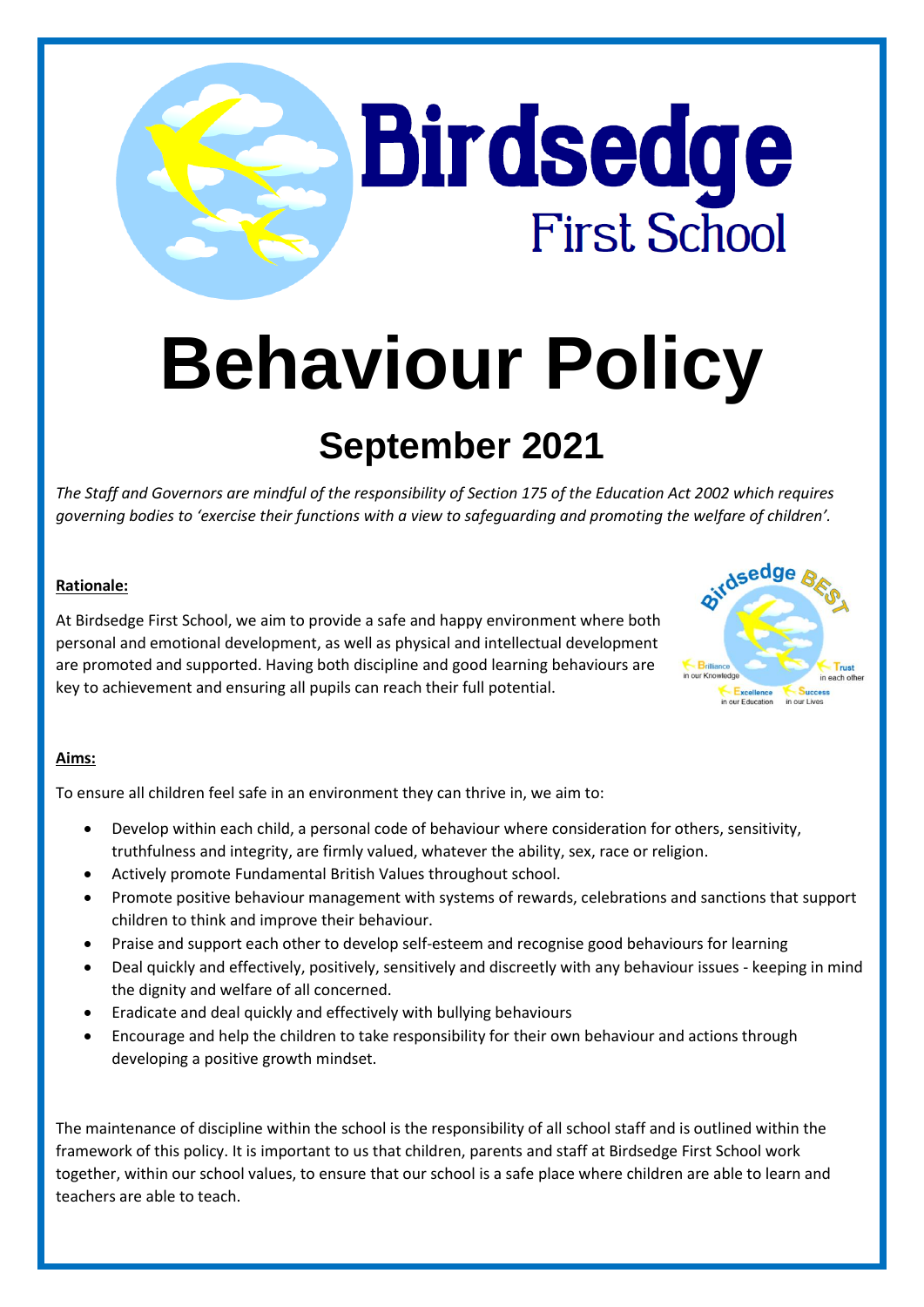

Our Birdsedge Behaviours are the main values that underpin this policy, our behaviour strategies and expectations.

Each class will discuss the school behaviours in an age appropriate way as a foundation for discipline in the classroom. There will be a display reflecting school values in each classroom and in the hall.

#### **School Rules and Expectations**

These apply throughout all the school day, including before and after school, all playtimes including outside, lunch time and wet playtimes:

- Children should arrive at school on time and with appropriate equipment.
- Around all areas of the school, we expect children to move in an orderly fashion with due care and consideration for others and for school property. A quiet atmosphere and sense of purpose should be maintained. Children should be ready to learn as soon as they enter the school building.
- Children walk from the classroom and line up showing that they are ready to leave the building for play time. They walk to the blue gate and are let into the playground by the adult on duty. At the end of play time, the whistle is blown once for child to stop and be silent, then a second time for children to walk to their class line ready to be led back into school by their teacher. Children are expected to walk through the playground and remain walking in the school building.
- School uniform must be worn and equipment for school (PE kit, book bag, reading books) should be present every day.
- Children speak to and interact with all members of the school community with respect and in accordance with the school values. Adults in school will interact with each other and with the children in a respectful way.
- Children raise their hand when wanting to contribute, share or ask a question in whole class learning sessions and assemblies.
- Individual Class Rules are negotiated to reflect the school values at the beginning of each school year

#### **Whole School Reward System**

As a school we take a positive approach to behaviour. The following rewards are used frequently throughout the school:

- Verbal praise
- Stickers
- Rewards in weekly celebration assemblies
- House Points with weekly house challenges linked to learning and behaviour leading to a half termly winning house
- Displaying work
- Informing parents through phone calls, messages & directly speaking to on collection.
- Opportunity to tell other staff eg the Head Teacher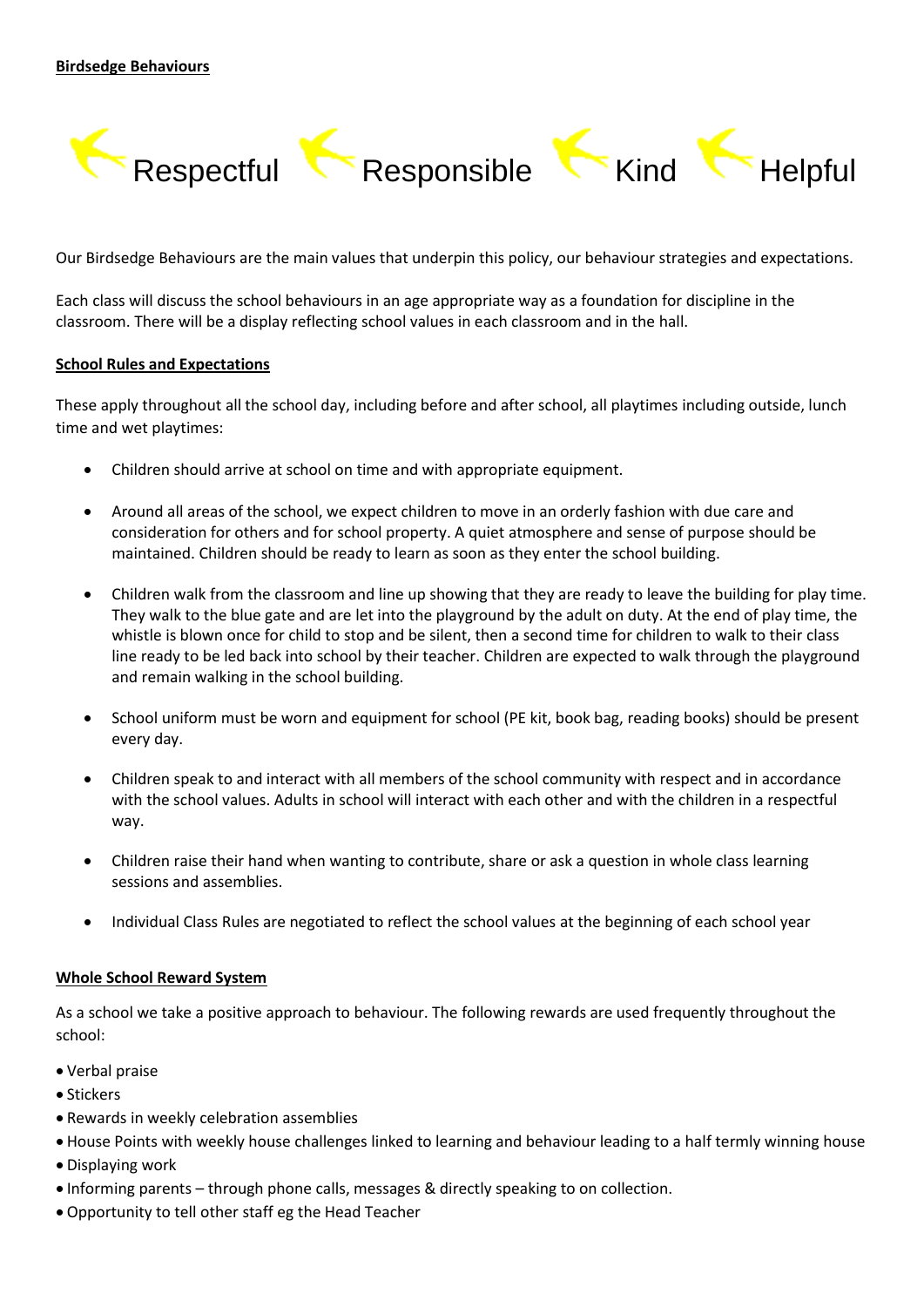# **Celebration Assemblies**

Each week a Celebration assembly is held to which parents are invited. Each class teacher and the Headteacher chooses 1 pupil to discuss and share the achievements of. Children are also invited to bring in certificates and badges from their out-of-school activities and share their accomplishments.

#### **How we discourage poor behaviour**

All staff discourage poor behaviour in a variety of ways and are mindful of child/staff dignity and well-being when dealing with an issue. We encourage the use of low key cues to prevent the escalation of poor behaviour. It is expected that the following cues will be used frequently by adults working in the classroom:

- Tactical ignoring
- Praise and positive reinforcement
- Looking in the direction of the pupil
- Moving closer to the pupil
- Use of distraction
- Reminding the whole class of the rule or expected behaviour
- Adults will model the desired behaviour eg an ETA may sit on the carpet with a child to show them what is expected.

In addition to our policy of rewards and stepped sanctions, it is also important that we note changes in a child's behaviour. The changes may take a variety of forms. If we are concerned about a child it is important that we:

- Liaise with the parent/carer as soon as possible
- Inform the Head Teacher
- Inform the Out of School Club Leader if appropriate
- Monitor and record details of the child's behaviour

There may also be implications where the Anti-Bullying Policy links to the school Safeguarding Procedures and practice.

When low key strategies have not worked effectively and undesirable behaviour continues, there are set classroom sanctions that take place in a specific order to ensure all parties involved know what will happen if rules are not followed.

#### **Classroom Sanctions**

Low Level Cues: Looking in direction of child.

Step 1: Rule Reminder. Reminder of the rule that should be being followed. In a supportive and positive way. Step 2: Verbal warning. A clear and firm warning of why the rule needs to be followed.

Step 3: Time Out. Given a short few minutes time out in a quite space, to be calm and have a 1:1 discussion Step 4: Missed play time. Some of Playtime with staff member for reflection and support. Parents will be informed. Step 5 (or dangerous behaviour): Removal from class. Time out of class, with Headteacher so everyone can be safe and support given to address the behaviour. Meeting with parents arranged to create a personalised plan for moving forwards.

#### **Behaviour Plans**

In the case of repetition of steps 3-5 it will be acknowledged that additional support for behaviour is needed. A meeting with family will be set up and a personalised plan created to monitor and support behaviour. The plan will be led by the Headteacher, with weekly reviews to keep families informed.

#### **Exclusion**

When previous procedures are not effective further sanctions may be needed. A child may be removed from their class for a fixed time period. Also, following an extreme incident, for example very high levels disruption or danger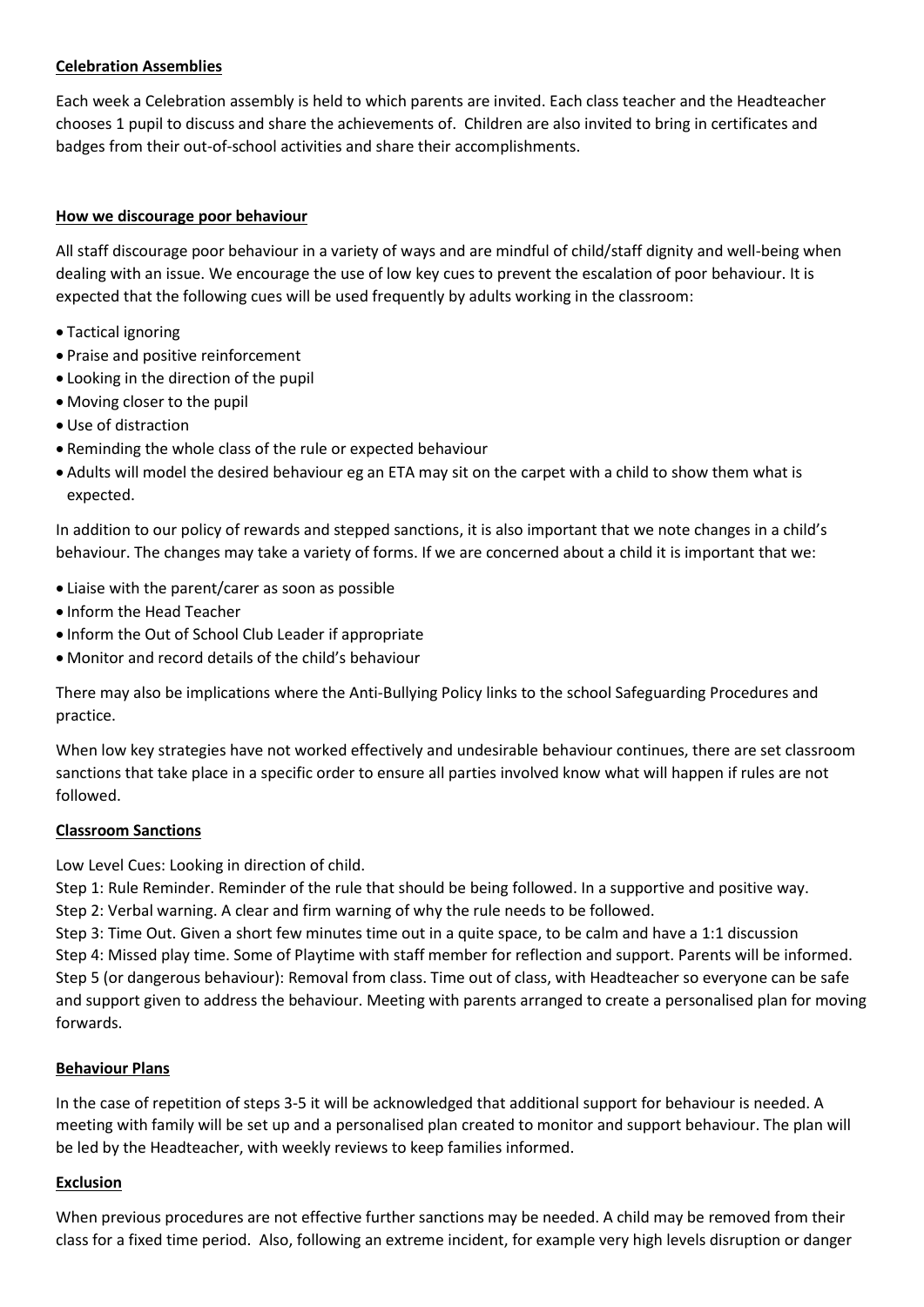to others, then the child will be removed from their class and isolated with a member of staff. A formal meeting with a parent must be arranged as soon as possible, at the convenience of the Headteacher. They will then be supervised outside the classroom with an ETA or in another class. Playtimes and dinner times will be separate. They will have no contact with other children. In exceptional or repeated circumstances, verbal or physical abuse or violence will result in exclusion from school.

## Playtime Rewards and Sanctions

The 5 steps will be used in the same way during playtimes to ensure consistency in the management of behaviour. Step 3 time out will be with an adult outside. Step 4 will be supported by Headteacher/Teacher so that the child can have some time away from the playtime and support to get back on track. Dangerous behaviour or incidents of purposefully hurting other children will be treated at Step 4 so that intervention can happen and the safety of everyone is ensured.

# **COVID-19 extra information**

Our expectations of behaviour will remain high It is particularly important that children listen and follow instructions – it is dangerous not to do so. We have amended our behaviour policy as follows: **"The school will apply strict sanctions, up to and including exclusion to any pupils pupils who wilfully refuse to adhere to arrangements of social distancing and deliberately cough or spit at pupils or staff, putting them at risk."**

#### **Monitoring and Review**

- 1. Every week, staff meetings will have time allotted to discuss behaviour of specific children, alongside H&S and Safeguarding.
- 2. Each term an opportunity will be given to staff to discuss issues arising from the operation of the policy.
- 3. The Head Teacher will monitor the policy in practice.
- 4. The policy will be reviewed on an annual basis.
- 5. Agreed by staff on 6<sup>th</sup> September 2021.
- 6. Agreed by governors on
- 7. A report will be given to the Governing Body annually